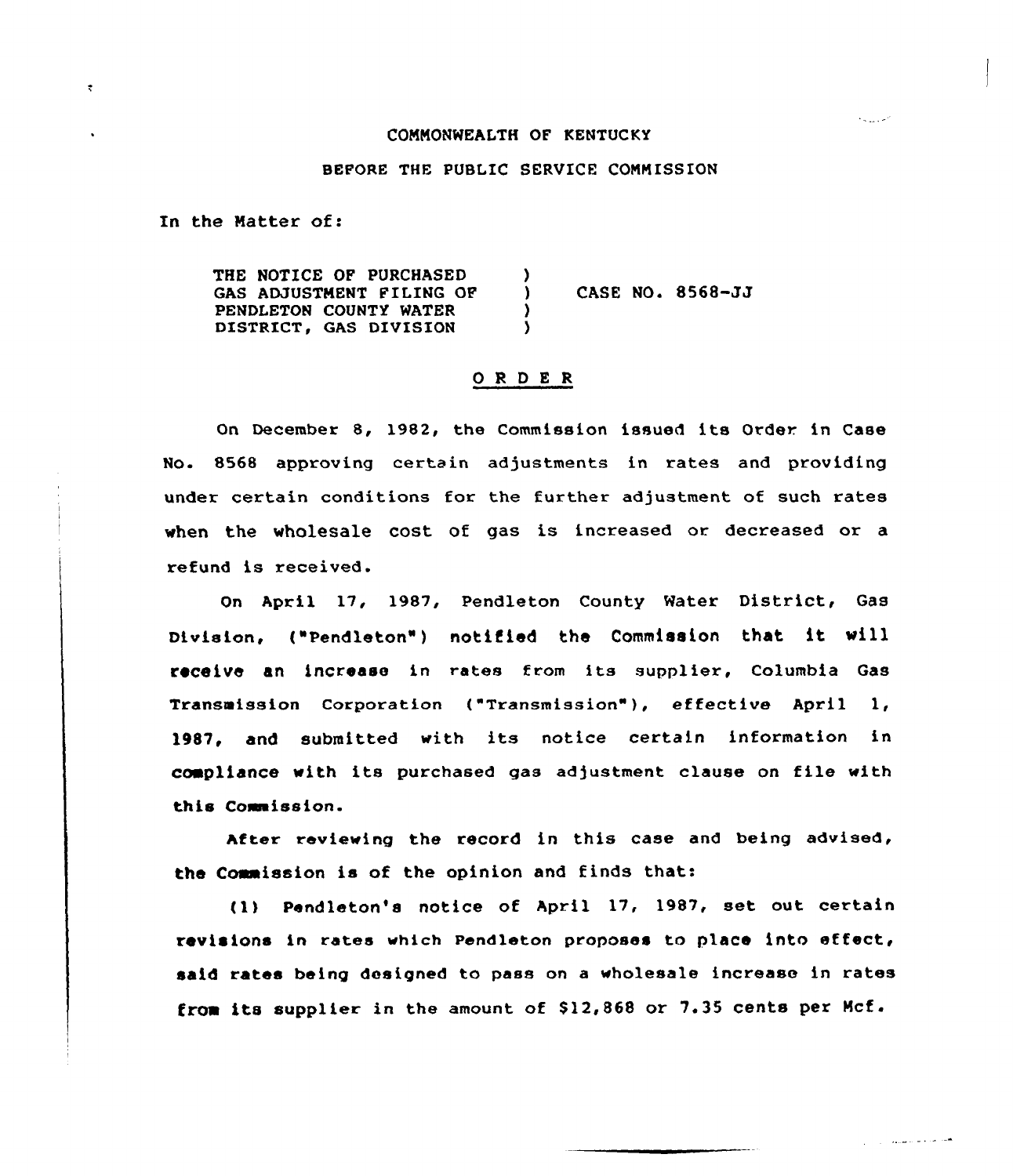(2) Transmission filed an application for an increase in rates with the Federal Energy Regulatory Commission effective April 1, 1987. This increase is subject to refund.

(3) <sup>A</sup> legislative change in KRS Chapter 278, effective July 15, 1986, requires 30-day notice of a change in rates with the Commission having the discretion to shorten the required period to <sup>20</sup> days upon shoving of good cause. Reduction in rates vill, as always, be made effective with the date of the supplier decrease. Increases in rates vill be effective with 20-days notice providinq that: (1) the effective date from the supplier is not more than <sup>20</sup> days in the future, in which case the actual effective date vill be used, and (2) the company has included in its filing <sup>a</sup> specific request that <sup>a</sup> tariff sheet or some other notification from the supplier be considered a shoving of good cause for 20-days notice. Pendleton included no reauest for a showing of good cause for 20-days notice. The effective date vill therefore be 30 days after Pendleton's notice, or May 17, 1987.

(4) Pendleton's adjustment in rates under the purchased gas adjustment in rates under the purchased gas adjustment provisions approved by the Commission in its Order in Case No. 8568 dated December 8, 1982, is fair, just and reasonable and in the public interest and should be effective with gas supplied on and after Hay 17, 1987. Pendleton's increase should be subject to refund because Transmission's is subject to refund.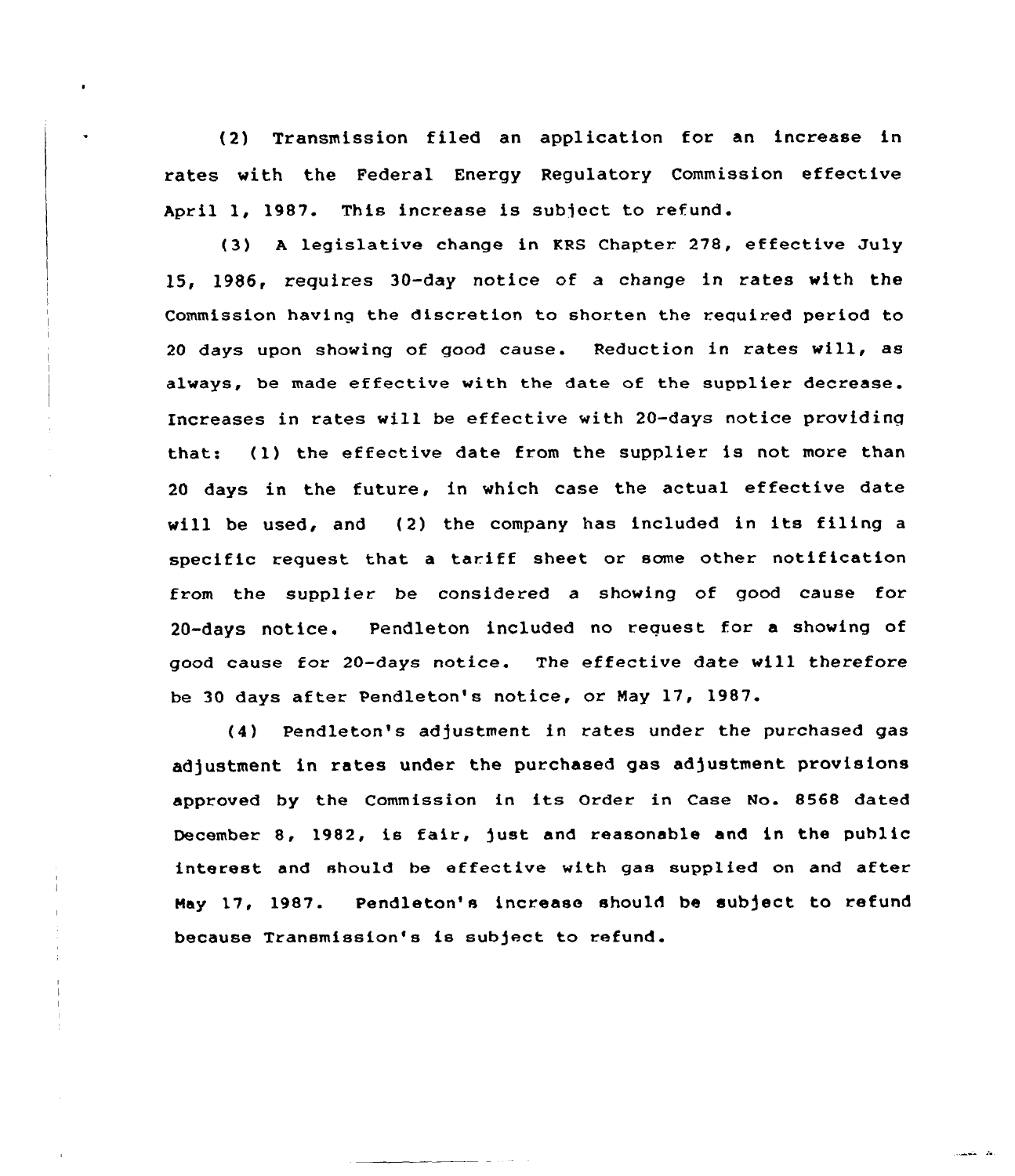IT IS THEREFORE ORDERED that:

(1) The rates in the Appendix to this Order be and they hereby are authorized effective with gas supplied on and after Nay 17, 1987.

(2) Within 30 days of the date of this Order Pendleton shall file with this Commission its revised tariffs setting out the rates authorized herein.

Done at Frankfort, Kentucky, this 1st day of Hay, 1987.

PUBLIC SERVICE CONHISSION

2S. Hema hairmar Vice Chairman Ullin stone

ATTEST.

Executive Director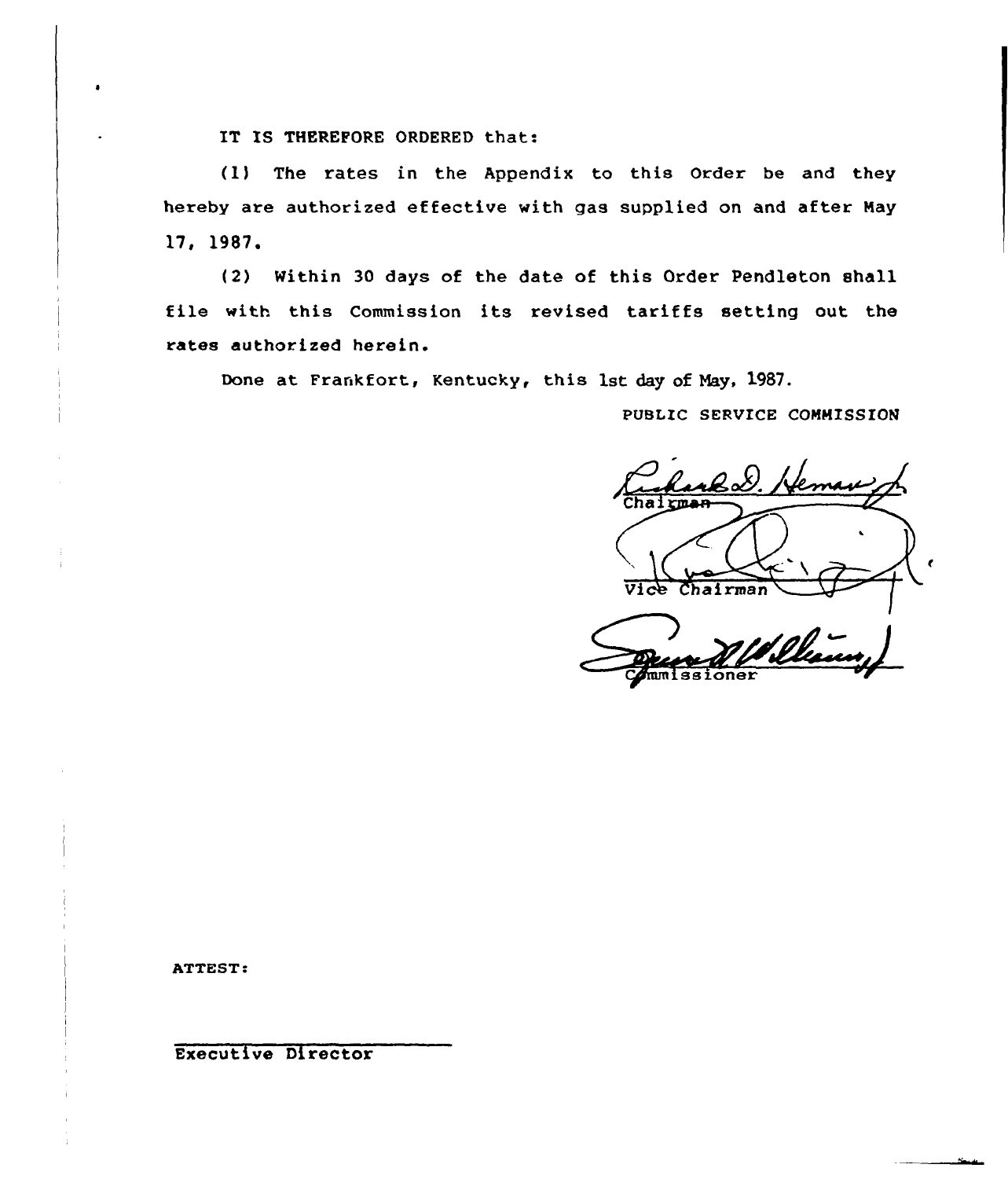### APPENDIX

APPENDIX TO AN ORDER OF THE PUBLIC SERVICE COMMISSION IN CASE NO. 8568-JJ DATED 5/1/87

The following rates are prescribed for the customers served by Pendleton County Water District, Gas Division. All other rates and charges not specifically mentioned herein shall remain the same as those in effect under the authority of the Commission prior to the date of this Order.

## RATES: MONTHLY

## RATES PER UNIT

## Residential:

| $0 - 1$ Mcf (Minimum Charge)<br>$1 - 2$ Mcf<br>$2 - 6$ Mcf<br>Over 6 Mcf<br>Commercial:                        |                  | \$5.25 Per Month<br>4.9069 Per Mcf<br>4.8816 Per Mcf<br>4.8766 Per Mcf                                     |
|----------------------------------------------------------------------------------------------------------------|------------------|------------------------------------------------------------------------------------------------------------|
| $0 - 1$ Mcf (Minimum Charge)<br>$1 - 20$ Mcf<br>$20 - 30$ Mcf<br>$30 - 40$ Mcf<br>$40 - 50$ Mcf<br>Over 50 Mcf |                  | \$5.82 Per Month<br>4.8766 Per Mcf<br>4.8716 Per Mcf<br>4.8666 Per Mcf<br>4.8616 Per Mcf<br>4.8566 Per Mcf |
| SMALL INDUSTRIAL:<br>All Mcf<br>SPECIAL CONTRACTS:                                                             | \$4.1253 Per Mcf |                                                                                                            |
| Firm Gas Service:<br>MAGO Construction Co., Inc.,                                                              | \$3.9190 Per Mcf |                                                                                                            |